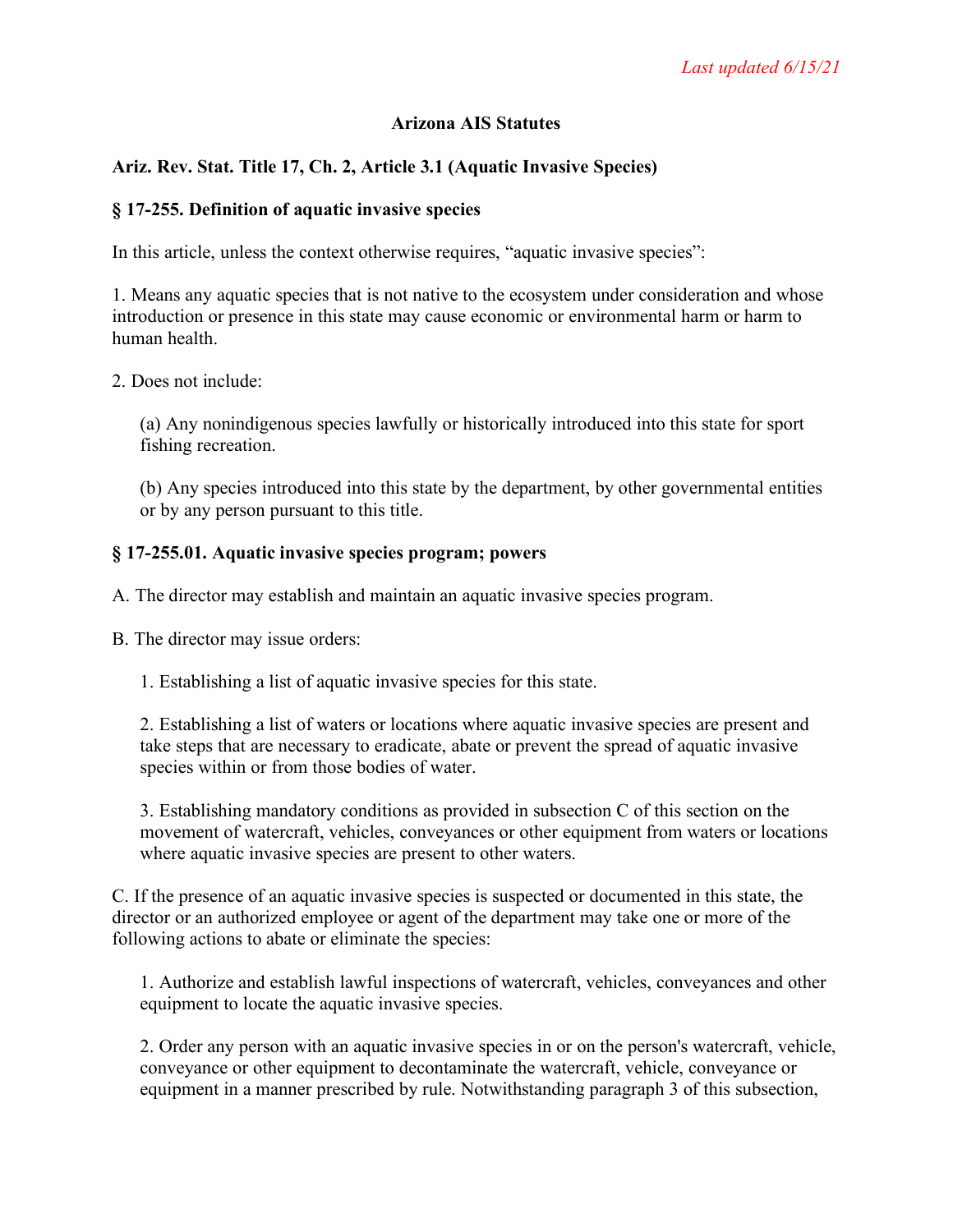mandatory on-site decontamination shall not be required at a location where an on-site cleaning station charges a fee.

3. Require any person with a watercraft, vehicle, conveyance or other equipment in waters or locations where an aquatic invasive species is present to decontaminate the property before moving it to any other waters in this state or any other location in this state where aquatic invasive species could thrive.

D. An order issued under subsection B or C of this section is exempt from title 41, chapter 6, article 3, except that the director shall promptly file a copy of the order with the secretary of state for publication in the Arizona administrative register pursuant to  $\S$  41-1013.

# **§ 17-255.02. Prohibitions**

Except as authorized by the commission, a person shall not:

1. Possess, import, ship or transport into or within this state, or cause to be imported, shipped or transported into or within this state, an aquatic invasive species.

2. Notwithstanding § 17-255.04, subsection A, paragraph 4, release, place or plant, or cause to be released, placed or planted, an aquatic invasive species into waters in this state or into any water treatment facility, water supply or water transportation facility, device or mechanism in this state.

3. Notwithstanding § 17-255.04, subsection A, paragraph 4, place in any waters of this state any equipment, watercraft, vessel, vehicle or conveyance that has been in any water or location where aquatic invasive species are present within the preceding thirty days without first decontaminating the equipment, watercraft, vessel, vehicle or conveyance.

4. Sell, purchase, barter or exchange in this state an aquatic invasive species.

# **§ 17-255.03. Violations; civil penalties; classification; cost recovery**

A. Except as otherwise provided by this section, a person who violates this article is subject to a civil penalty of not more than five hundred dollars.

B. A person who knowingly violates  $\S 17-255.02$ , paragraph 2 or 4 is guilty of a class 2 misdemeanor. In addition, the commission, or any officer charged with enforcing this article if directed by the commission, may bring a civil action in the name of this state to recover damages and costs against a person who violates § 17-255.02, paragraph 2 or 4. Damages and costs recovered pursuant to this subsection shall be deposited in the game and fish fund.

C. The court shall order a person found in violation of § 17-255.01, subsection C, paragraph 2 to pay to this state all costs not exceeding fifty dollars incurred by this state to decontaminate any watercraft, vehicle, conveyance or other equipment on which aquatic invasive species were present. Monies paid pursuant to this subsection shall be deposited in the game and fish fund.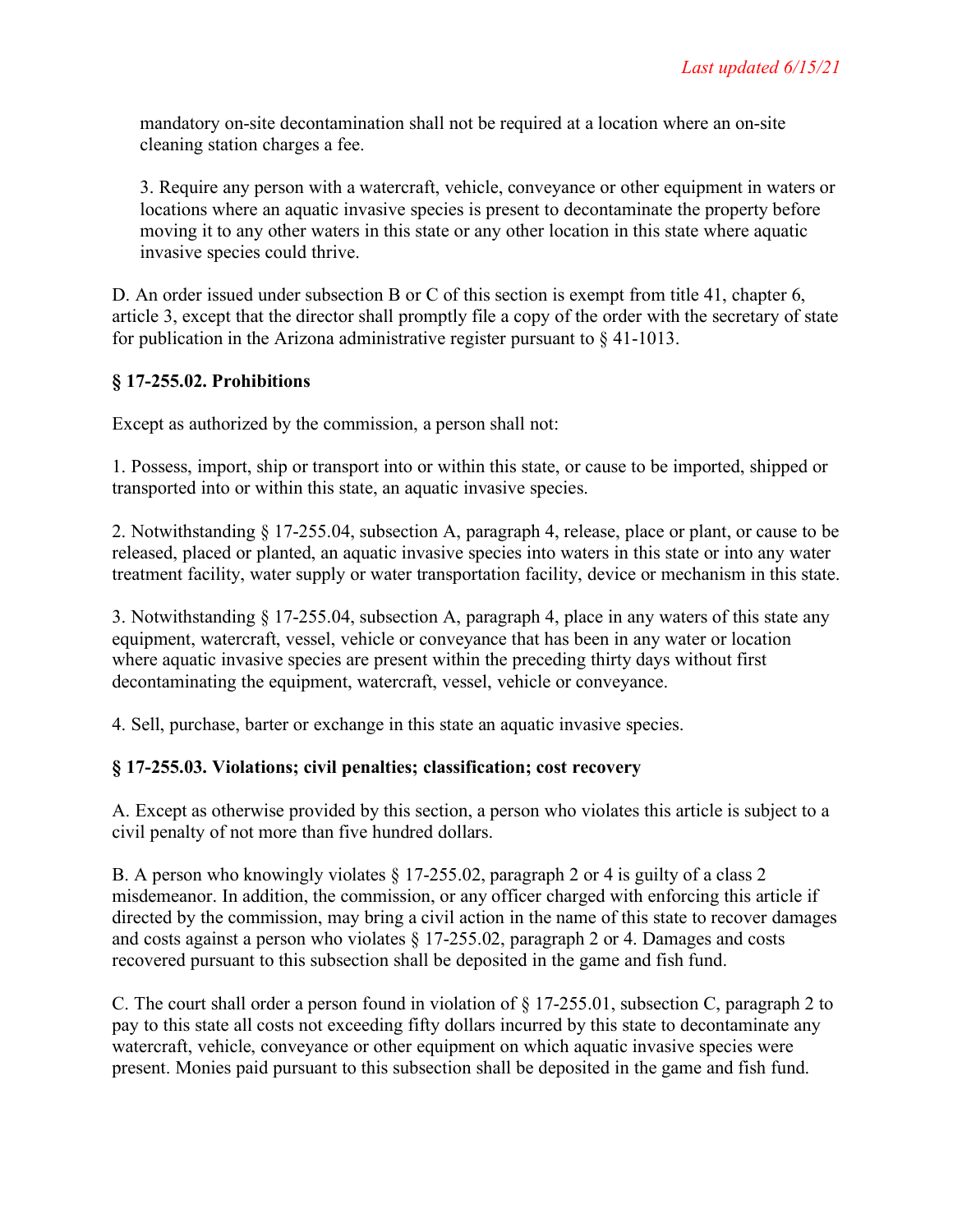D. This section applies regardless of whether the director establishes an aquatic invasive species program pursuant to § 17-255.01.

# **§ 17-255.04. Applicability; no private right of action**

A. This article does not apply to the owner or operator of:

1. Any system of canals, laterals or pipes, any related or ancillary facilities, fixed equipment and structures related to the delivery of water and any discharges from the system.

2. Any water treatment or distribution facility system, any related or ancillary facilities, fixed equipment and structures and any discharges from the system.

3. Any drainage, wastewater collection, treatment or disposal facility system, any related or ancillary facilities, fixed equipment and structures and any discharges from the system.

4. A public or private aquarium and education or research institution holding a permit pursuant to § 17-238 or 17-306.

5. Any stock ponds or livestock water facilities or distribution facilities, including fixed equipment and structures related to the delivery of water and any discharges from the system.

B. The director may consult with the entities listed in subsection A of this section to assist in the implementation of this article.

C. This article does not create any express or implied private right of action and may be enforced only by this state.

# **Ariz. Rev. Stat. Title 5, Ch. 3, Art. 3 (Registration and Taxation of Watercraft)**

# **§ 5-323. Disposition of fees**

Each month monies received from the registration and infrastructure fees received under this chapter for the numbering of watercraft shall be deposited, pursuant to §§ 35-146 and 35-147, in the watercraft licensing fund. Each month, the department shall distribute the monies as follows:

1. All revenues collected pursuant to § 5-321, subsection A and § 5-326 shall be allocated as follows:

(a) Sixty-five per cent shall be deposited in the watercraft licensing fund. The watercraft licensing fund is to be used by the department for administering and enforcing this chapter, providing an information and education program relating to boating and boating safety and administering any aquatic invasive species program established under this title or title 17. These monies are subject to legislative appropriation.

(b) Thirty-five per cent of such revenues shall be further allocated as follows: